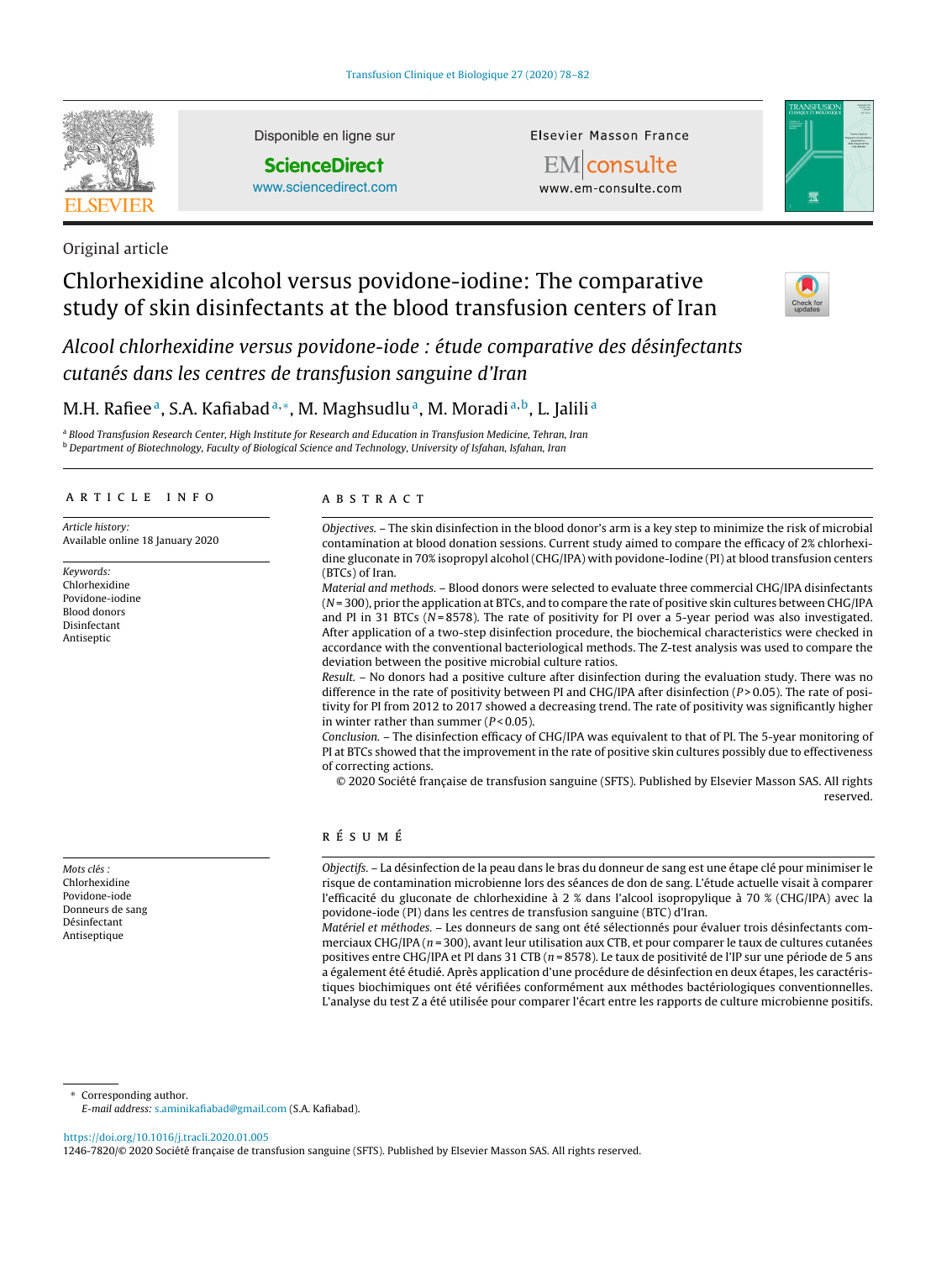Conclusion. – L'efficacité de désinfection de la CHG/IPA était équivalente à celle de l'IP. Le suivi quinquennal des IP aux CTB a montré que l'amélioration du taux de cultures cutanées positives peut-être due à l'efficacité de la correction Actions.

© 2020 Société française de transfusion sanguine (SFTS). Publié par Elsevier Masson SAS. Tous droits réservés.

## **1. Introduction**

It has been proposed that the majority of bacterial species found in contaminated blood components are members of the permanent or temporary microbial flora of human skin [\[1\].](#page-4-0) Such a contamination in the blood bag apparently occurs during the procedure of blood collection by the needles  $[2-5]$ . Some of these bacteria may have insignificance clinical consequences for the blood recipient, but some species can cause severe infections. In the most severe cases, these infections could result in high rates of mor-bidity and mortality [\[5,6\].](#page-4-0) Food and Drug Administration (FDA) has reported that microbial infections have been responsible for almost 8% of deaths caused by blood and blood components transfusion from 2008 to 2013 [\[7\].](#page-4-0) Therefore, appropriate disinfection of skin in the antecubital fossa of blood donors' arms is critical, and could be regarded as the most effective method to minimize the risk of microbial contamination during blood donation sessions  $[4,8-10]$ .

A two-step procedure recommended for the arm disinfection involves an initial scrub with 0.7% povidone Iodine (PI) followed by a secondary disinfection with 10% PI [\[11\].](#page-4-0) However, chlorhexidinebased methods are also suggested for skin disinfection in clinical settings such as catheter insertion [\[1\]](#page-4-0) and recommended for blood donors sensitive to iodine [\[11\].](#page-4-0) Chlorhexidine is a cationic bisbiguanide antiseptic  $[12]$  with bactericide or bacteriostatic properties against a wide variety of Gram-positive and Gram-negative bacteria [\[1,13\].](#page-4-0) This compound reverses the charge on the surface of bacteria and leads to leakage of cytoplasmic content, which is followed by bacterial death [\[13\].](#page-4-0)

Plenty of blood centers around the world have evaluated antibacterial properties of chlorhexidine in isopropyl alcohol disinfection method before the implementation and mostly have reported the effectiveness of this antiseptic over PI [\[1,2,4,5,7,9,10,13–16\].](#page-4-0) However, some studies have reported a less antiseptic effect for chlorhexidine in isopropyl alcohol than PI  $[5,8]$ , while there are report of donors allergic reactions [\[2\].](#page-4-0) Therefore, due to controversy in this area, a comprehensive study is still required.

Iranian blood transfusion centers (BTCs) use a two-stage application by 0.7% PI. PI was not available in prepacked single-use form in BTCs and the problem was to manually prepare a 0.7% solution from a 10% stock. Therefore, there was a risk of transmission of microbial contamination through the solution and also a general dissatisfaction of the staff. To address this issue, Iranian Blood Transfusion Organization (IBTO) changed from two-stage PI application to 2% chlorhexidine gluconate in 70% isopropyl alcohol (CHG/IPA) as ready-to-use solution. Application of the new method required an initial evaluation prior to implementation. In this study, three commercial CHG/IPA disinfectants were evaluated. To ensure the results of the study in a local setting, it was necessary to compare the efficacy of CHG/IPA with that of PI under standard conditions by assessing the rate of positive skin aerobic cultures at Iranian BTCs. In addition, five-year monitoring of skin

aerobic cultures of PI was discussed and a seasonal variation on the frequency of positivity rate was analyzed.

#### **2. Materials & methods**

#### 2.1. Evaluating the three commercial CHG/IPA disinfectants

Three commercial disinfectants as spray bottles, Epimax (Emad Pharma, Iran; Cat No. 1228124471), BodyPrep (Behban Chemistry, Iran; Cat No. 1228142901), and Germo@ (Germo S.P.A, Italy) were used for 300 male volunteer blood donors (both regular and first time) referred to Tehran BTC, Iran. The sample selection process was performed randomly. All donors completed an informed written consent in accordance with the standard protocol of IBTO.

## 2.2. Comparative evaluation of efficacy of new and old disinfection methods in routine operation

The results of donors' skin aerobic cultures performed by the quality control (QC) department of IBTO were used to compare the efficacy of CHG/IPA with the PI method under routine circumstances in 31 BTCs during the first and second six-month of 2017 for PI and CHG/IPA, respectively. Due to recent application of CHG/IPA method in BTCs, only the results of the second six-month of 2017 are mentioned in the current study.

Routinely, the sample sizes at each BTC were based on the number of donation per month. As well, a five-year investigation was conducted to evaluate the positive rate of skin aerobic cultures at BTCs (from 2012 to 2017) for the PI disinfection method. Considering the impact of winter and summer seasonal variations, the summer and winter results were analyzed separately.

#### 2.3. Disinfection procedure

PI: a 30-second initial scrub with a sterile swab soaked in a solution of 0.7% PI followed by a 30-second secondary swab with 10% PI in a concentric spiral manner and a 30-second drying period. The 0.7% dilution was manually made from the 10% stock. This procedure was routinely used at BTCs.

CHG/IPA: an initial spray with CHG/IPA and a 30-second hand scrubbing with sterile gauze or swab in a concentric spiral manner followed by a secondary spray with CHG/IPA and a 30-seconds drying. This procedure started at BTCs after the evaluation.

#### 2.4. Sampling and culturing

Sampling: sampling was carried out by a sterile cotton-tipped swab/applicator soaked in normal saline. Samples were obtained from non-venipuncture arms and were taken before and after disinfection for the evaluation study of three commercial CHG/IPA disinfectants. But, to monitor the effectiveness of new and old disinfection methods (both CHG/IPA and PI) in routine operation at BTCs,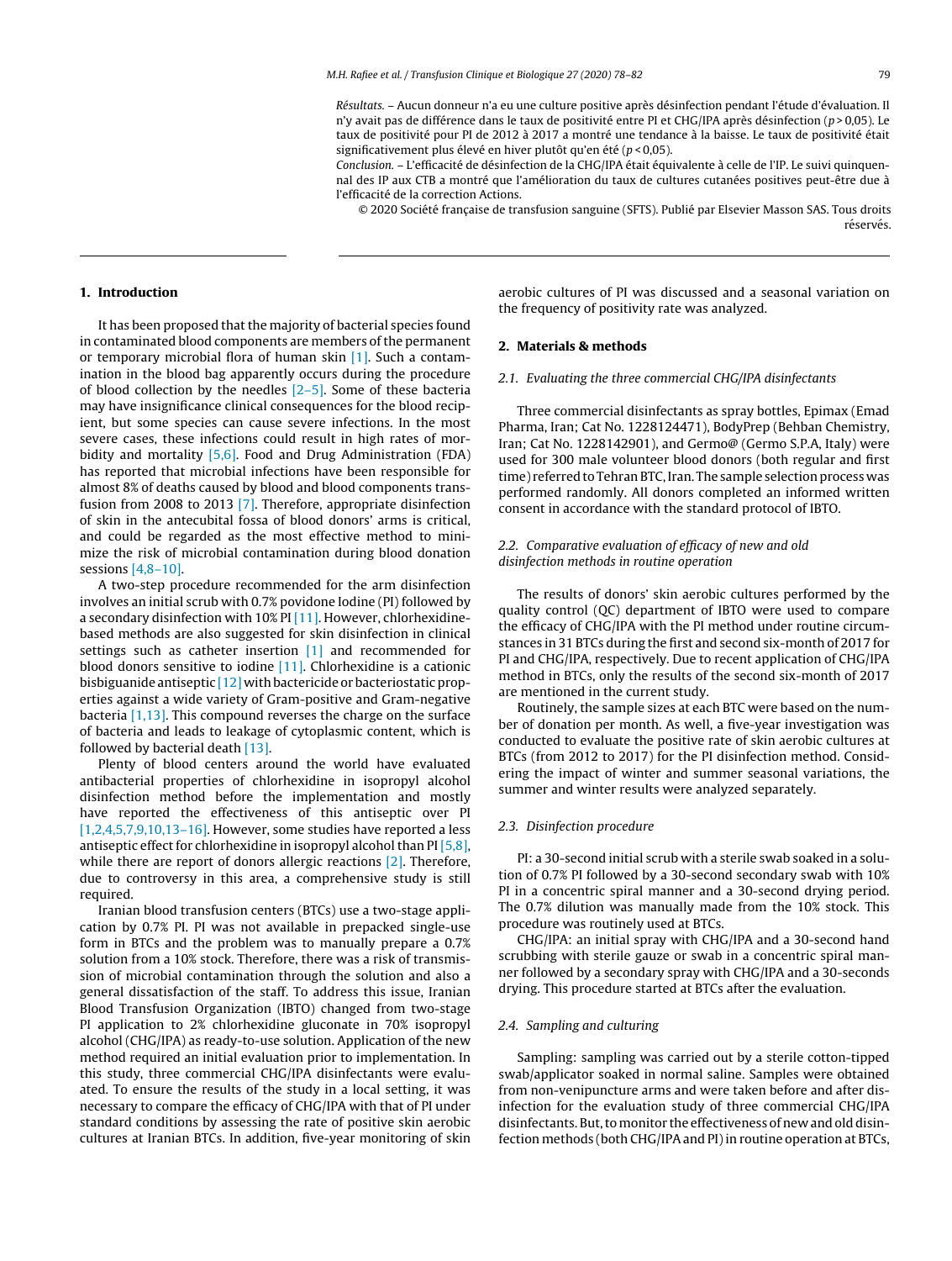all samples were taken after disinfection of donor's venipuncture arm.

Primary culture: the swab taken from the arm was directly placed in a culture tube containing thioglycolate medium and incubated for 7 days at 37 $\degree$ C. During the incubation, the medium was daily examined for the presence or absence of turbidity/cloudiness.

Secondary culture: a re-culture of thioglycolate medium was performed on blood agar plates and incubated for 48 hours at 37 ◦C.

The biochemical characteristics were checked using Gram staining, motility, catalase, and oxidase tests according to the conventional bacteriological methods at IBTO QC department.

#### 2.5. Controls

Positive control: to evaluate the provided culture media, Staphylococcus aureus (ATCC 25923) was used as a positive control. From the suspension, a loopful was cultured on blood agar and another loopful in thioglycolate medium, and the cultures were incubated at 37 ◦C.

Negative control: two negative control samples were used. A negative control of the blank culture medium (unopened plates) was considered to check the non-contamination of the medium. Another negative control, similar to routine sampling was used (without swabbing from the arms) to demonstrate the noncontamination of some parameters affecting the procedure such as the sterility of swab, disinfectant agent, and normal saline and the sampling environment for cross contamination.

#### 2.6. Investigating the CHG/IPA reactions

In the current study, any allergic reactions and complaints from CHG/IPA disinfectants, both in blood donors and staff, during the evaluation were considered and recorded.

### 2.7. Statistical analysis

Two population proportions with independent samples between CHX/IPA and PI groups, and between two different periods were compared using the z-test analysis by SPSS software (IBM Corp, Version 21.0). P-values equal or less than 0.05 were regarded as significant.

#### **3. Results**

#### 3.1. The evaluation of CHG/IPA disinfectants

The Table 1 illustrates the results of bacterial growth assay and the variation of microbial flora on the antecubital fossa prior to disinfection. Staphylococcus epidermidis had the highest frequency of microbial flora. After disinfection with each of the three CHG/IPA sprays, no donor had a positive culture. Regarding the same result for three disinfectants, IBTO used them at BTCs.

#### 3.2. The efficacy comparison of CHG/IPA and PI methods

The [Table](#page-3-0) 2 presents the results of skin aerobic cultures in the studied BTCs. The Z-Score of compared differences between the positive microbial culture ratios of PI (1.97%) and CHG/IPA (1.87%) during the first and second six-month periods in 2017 was 0.47. The P-value for this analysis was not significant ( $P = 0.63$ ).

To eliminate the seasonal effects on the results, a comparison was made between the positive microbial culture ratios of CHG/IPA results (1.87%) in 2017 with that of the PI (2.39%) in the same period in 2016. The Z-Score of compared differences was 2.10 with a significant P-value lower than  $0.05$  ( $P = 0.03$ ).

As well, the Z-Score of compared differences between the positive microbial culture ratios of PI during the first and second six-month periods from 2012 to 2016 was 1.37. The P-value was not regarded as statistically significant ( $P = 0.16$ ).

As demonstrated by [Table](#page-3-0) 2, there was a decreasing trend in the overall rate of positive skin cultures from 2012 to 2017 at BTCs, while there was an increasing trend in the sample size for skin cultures.

According to the data presented in [Table](#page-3-0) 3, the Z-Score of compared differences between the positive microbial culture ratios in summer and winter from 2013 to 2017 (including the CHG/IPA results) was 4.37 and the results were significant with a P-value equal to 0.007.

#### 3.3. Controls

No bacterial growth was detected on the blood agar plates and thioglycolate medium used for the blank medium, swab, and disinfectant controls. S. aureus was detected in blood agar/thioglycolate mediumas apositive control.However, over the years2012to 2016, there were rare reports from some BTCs QC departments for the positivity of negative control of the procedure, which was mainly related to the PI solution making.

#### 3.4. Investigating the reactions caused by CHG/IPA

The allergy and complaints reported from both blood donors and staff at three BTCs were skin irritation, shortness of breath, runny nose, and coughing. In addition, a BTC also reported the staff discontent due to the stiffness of the Epimax container pump, causing a severe pain in staff fingers and the splash of disinfectant on donor and staff clothes, which left yellow stains after washing.

#### **Table 1**

Results of microbial culture before and after using CHG/IPA and the microbial flora diversity prior to disinfection of donors' arms.

| Commercial<br>name for<br>disinfection<br>spray | Sample size | Positive rate for<br>pre-disinfection<br>swabs $(\%)$ | Microbial flora for pre-disinfection swabs      |                               | Positive rate for<br>post-disinfection<br>swabs $(\%)$ |              |   |      |
|-------------------------------------------------|-------------|-------------------------------------------------------|-------------------------------------------------|-------------------------------|--------------------------------------------------------|--------------|---|------|
|                                                 |             |                                                       | Gram Positive Cocci<br>Gram Positive<br>Bacilli |                               | Gram Negative<br>Bacilli                               | Undetermined |   |      |
|                                                 |             |                                                       |                                                 | CorynebacteriumS. epidermidis | Streptococci                                           | Klebsiela    |   |      |
| BodyPrep <sup>a</sup>                           | $N = 100$   | 100(100)                                              |                                                 | 79                            | 16                                                     | $\Omega$     |   | 0(0) |
| Epimax <sup>a</sup>                             | $N = 100$   | 100(100)                                              |                                                 | 94                            |                                                        | $\Omega$     |   | 0(0) |
| Germob                                          | $N = 100$   | 100(100)                                              | ົ                                               | 95                            | O                                                      |              |   | 0(0) |
| Total                                           | 300         | 300 (100)                                             | 6                                               | 268                           | 17                                                     |              | 8 | 0(0) |

<sup>a</sup> Product made by Iranian companies.

**b** Product made by Italian company.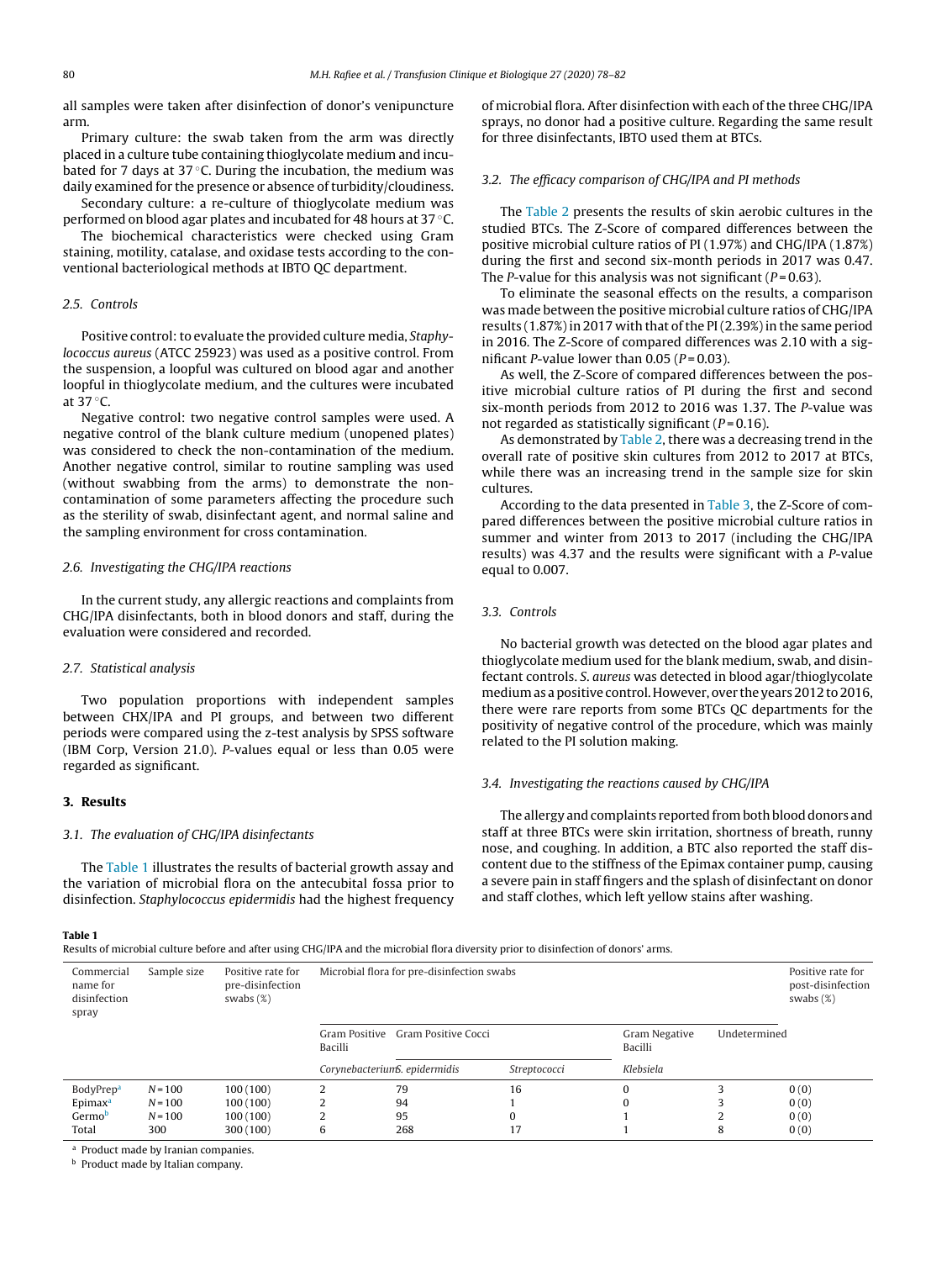<span id="page-3-0"></span>

Results of skin aerobic cultures in the studied BTCs.

| Yearly            | Total donation<br>No. per year <sup>a</sup> | 1st six-month period          |                                                      | 2nd six-month period          |                                                      | 12-month period                                      |                                                      |
|-------------------|---------------------------------------------|-------------------------------|------------------------------------------------------|-------------------------------|------------------------------------------------------|------------------------------------------------------|------------------------------------------------------|
| monitoring        |                                             | Total No. of swab<br>cultures | No. of positive<br>culture (% per total<br>cultures) | Total No. of swab<br>cultures | No. of positive<br>culture (% per total<br>cultures) | Total No. of swab<br>cultures (% per<br>donation no) | No. of positive<br>culture (% per<br>total cultures) |
| 2012 for $PIc$    | 2.042.315                                   | 1930                          | 288 (14.92%)                                         | 2292                          | 254 (11.08%)                                         | 4222 (0.21%)                                         | 542 (12.84%)                                         |
| 2013 for PI       | 2.001.791                                   | 2851                          | 163 (5.72%)                                          | 3075                          | 152 (4.94%)                                          | 5926 (0.30%)                                         | 315 (5.32%)                                          |
| 2014 for PI       | 2.071.031                                   | 2996                          | 134 (4.47%)                                          | 3413                          | 104 (3.05%)                                          | 6409 (0.31%)                                         | 238 (3.71%)                                          |
| 2015 for PI       | 2.083.914                                   | 3796                          | 116 (3.06%)                                          | 5049                          | 202 (4.00%)                                          | 8845 (0.42%)                                         | 318 (3.60%)                                          |
| 2016 for PI       | 2.127.064                                   | 5376                          | 151 (2.81%)                                          | 5365                          | 128 (2.39%)                                          | 10,741 (0.50%)                                       | 279 (2.60%)                                          |
| 2017 for PI       | 2.093.197                                   | 6953                          | 137 (1.97%)                                          | $\overline{\phantom{0}}$      |                                                      | 15,531 (0.74%)                                       | 297 (1.91%)                                          |
| 2017 for CHG/IPAb |                                             |                               |                                                      | 8578                          | 160 (1.87%)                                          |                                                      |                                                      |

PI: povidone iodine; CHG/IPA: 2% chlorhexidine gluconate in 70% isopropyl alcohol.

<sup>a</sup> Total blood donation is for all BTCs per year.

<sup>b</sup> The monitoring of CHG/IPA just was done in second six-month of 2017.

 $c$  Due to the high rate of positive cultures in 2012, this data was not included in the analysis.

#### **Table 3**

The positive microbial culture ratios in summer and winter from 2013 to 2016 in the studied BTCs.

| Yearly monitoring            | Summer season                 |                                                   | Winter season                 |                                                   |  |
|------------------------------|-------------------------------|---------------------------------------------------|-------------------------------|---------------------------------------------------|--|
|                              | Total no. of swab<br>cultures | No. of positive culture<br>(% per total cultures) | Total no. of swab<br>cultures | No. of positive culture<br>(% per total cultures) |  |
| 2013 for PI                  | 1501                          | 75 (4.50%)                                        | 1305                          | 86 (6.60%)                                        |  |
| 2014 for PI                  | 1669                          | 44 (2.67%)                                        | 1329                          | 77 (5.80%)                                        |  |
| 2015 for PI                  | 2857                          | 149 (5.22%)                                       | 1600                          | 42 (2.63%)                                        |  |
| 2016 for PI                  | 2730                          | 77 (2.82%)                                        | 2611                          | 108 (4.14%)                                       |  |
| 2017                         |                               |                                                   |                               |                                                   |  |
| PI                           | $\overline{\phantom{m}}$      | $\overline{\phantom{a}}$                          | 2829                          | 73 (2.58%)                                        |  |
| CHG/IPA                      | 4320                          | 82 (1.90%)                                        | -                             |                                                   |  |
| Total (with 2017 results)    | 13077                         | 383 (2.93%)                                       | 9674                          | 386 (3.99%)                                       |  |
| Total (without 2017 results) | 8757                          | 345 (3.94%)                                       | 6845                          | 313 (4.57%)                                       |  |

PI: povidone iodine; CHG/IPA: 2% chlorhexidine gluconate in 70% isopropyl alcohol.

#### **4. Discussion**

In the current study, a variety of Gram-positive bacteria such as S. epidermidis and some less common species such as Streptococcus spp., Corynebacterium spp., and Bacillus spp. were identified from the pre-donation skin cultures of participant; that were the normal flora of the skin and had been previously reported by earlier studies [\[17–19\].](#page-4-0) S. epidermidis had the highest frequency (nearly 90%), and was observed to be completely (100%) remove by all the disinfectant agents tested in the study. The six-month follow-up results showed that the use of CHG/IPA had a low positive rate (1.87%) and almost confirmed the result of the evaluation study.

Similar to earlier studies  $[1,9,19]$ , the current study suggests that CHG/IPA method may be optimal in a blood services setting. For example, as noted by Ramirez–Arcos and Goldman [\[1\],](#page-4-0) and, McDonald et al. [\[14\],](#page-4-0) all methods tested in their studies had a 99% and 99.91% reduction of skin flora after disinfection with CHG/IPA, respectively. A remarkable reduction of skin flora after CHG/IPA disinfection was also reported by Wong et al. [\[9\].](#page-4-0)

Many variables noted in the literature could influence the antiseptic efficacy and result in the difference [\[1,20\].](#page-4-0) It is believed that the employed mode of application (swab, gauze, scrub, applicator, or spray), one or two-step disinfection method, and donor features in the current study could be the main reasons for the remarkable reduction in bacteria load rather than other reasons. Since the bacteria residing deep in the skin layers are not accessible to disinfectants,[\[20\]](#page-4-0) an initial hand scrubbing technique with sterile gauze helps to improve the effectiveness of disinfectant, particularly for the donors with more contamination in the venipuncture sites due to the difference in donor's features, occupation, and the amount of hair on the arm. This fact was quite tangible both in the evaluation study and effectiveness monitoring at BTCs.

The six-month follow-up of CHG/IPA with a sample size of 8578 donors confirmed that CHG/IPA was at least as effective as PI. Although the analysis of CHG/IPA results compared with those of PI in the last year could suggest the higher efficacy of the new disinfection technique, the decreasing trend in the positive rate of PI from 2012 to 2016 should not be ignored, and it appears that the difference was not significant. Similarly, several other studies suggest that CHG/IPA could be as optimal as PI  $[1-3,8-10,16]$ .

Based on these results, the IBTO introduced the 2% CHX/IPA as the recommended solution for skin disinfection in blood collection procedure at BTCs. Beside the results of CHG/IPA, the rate of positive skin cultures for PI showed a reducing trend over the last years. There was an improvement in the positive rate of bacterial culturing by a well-managed corrective action and preventive action (CAPA) process like training programs and even more audits at BTCs. In addition, the change in the standard operative procedure, further supervision of the provision of PI solutions, the increase in QC sample size of skin cultures according to the frequency of blood donation in each center, and more supervision on the inclusion of previously neglected mobile and collection centers in QC sampling led to a tangible increasing trend in the number of QC samples. This factor could be another reason to observe the decreasing trend in the rate of positive skin cultures at BTCs.

Despite a report by Cid et al. [\[21\]](#page-4-0) that revealed a more bacterial resistance in summer than winter, the current study found a more positive rate after disinfection in winter than summer; a surprising finding. However, no correlation was observed between the overall results of the first six-months to the second six-months, and these results still need to be confirmed and there is a need for further investigation.

Finally, no significant complaint or occurrence of allergy to CHG/IPA was observed in the scale of evaluation study, and the